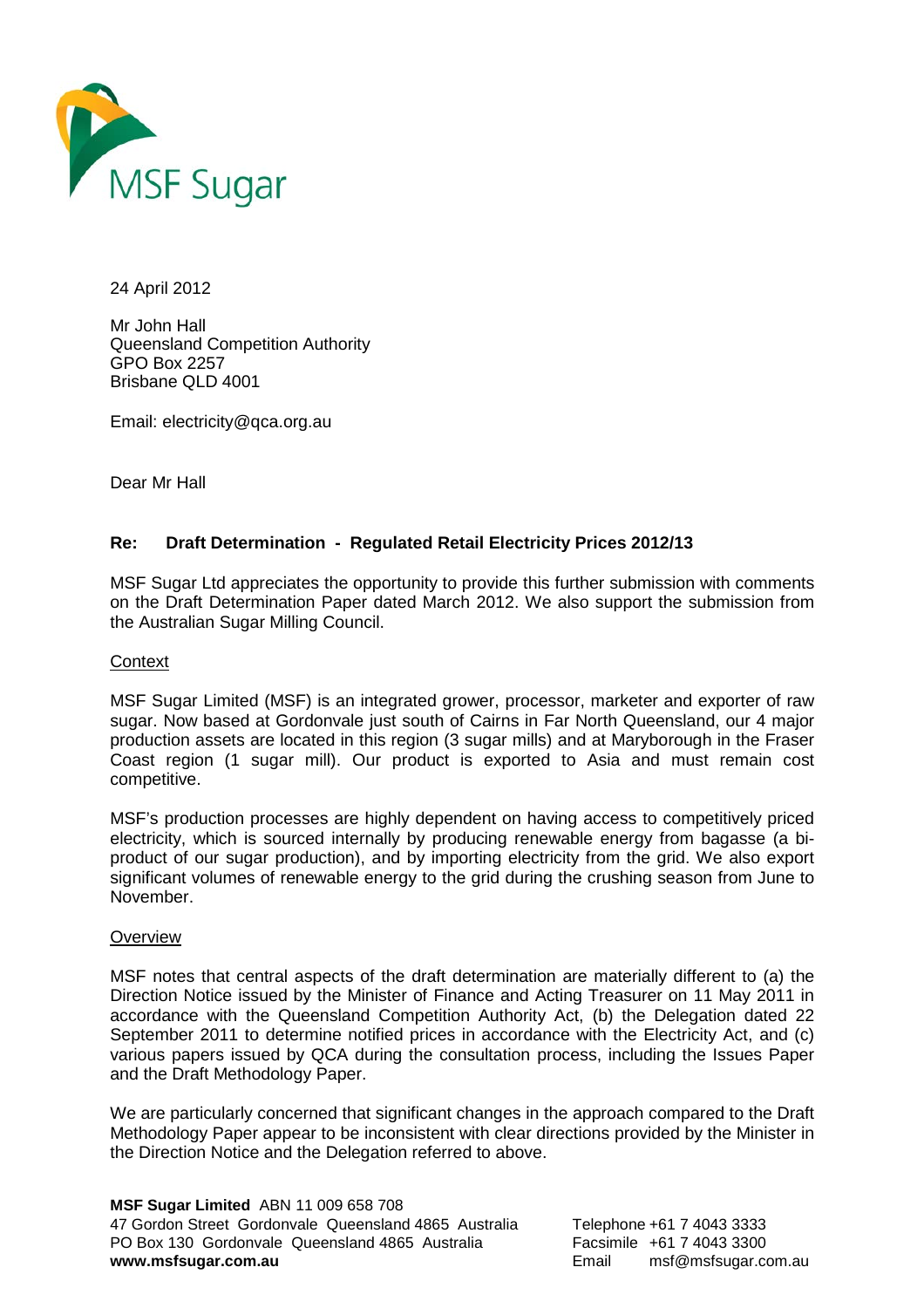The draft determination in its current form will result in significant cost increases for large energy users across Ergon Energy's distribution area (ie. businesses with annual usage between 100 MWh and 4 GWh). Specifically for MSF's sugar milling operations, we estimate the cost increase to be in the order of 135% or \$1.35 million per annum. The cost increase for the most affected site is more than 600%.

We further note that the draft determination to apply Ergon Energy's higher network charges for large customers has been adopted by the QCA, solely on the recommendation of Ergon Energy, despite the company expressing doubts about readiness and the impact on Government policy. We note that none of the leading energy retail companies in Australia such as AGL, TRUenergy or Origin Energy raised issues with the approach outlined in the Draft Methodology Paper. We also fail to see how the recommendation and draft determination are adequately supported by sound reasoning.

### Key Issues

We have chosen to limit this submission to the two key issues that combined result in a very significant cost increase and therefore competitive disadvantage for MSF. These key issues are:

- 1. The draft determination applies Ergon Energy's very high network charges to the regulated retail tariffs for large energy users, rather than the significantly lower Energex network charges that the QCA was directed by the Minister to apply.
- 2. The draft determination will no longer allow large energy users with annual consumption between 100 MWh and 4 GWh to access Tariff 22.

Electricity imports from MSF's four sugar mills are currently billed on Tariff 22, and the impact of being transferred to Tariff 54 (as advised verbally by Ergon Energy)<sup>[1](#page-1-0)</sup> is set out in the table below:

|                                     | Mulgrave  | Sth Johnstone | <b>Tableland</b> | Maryborough | Total       |
|-------------------------------------|-----------|---------------|------------------|-------------|-------------|
| Annual Imports 2011 (MWh)           | 2.021     | 2.324         | 447              | 648         | 5,440       |
| Tariff 22 for 2011/12               |           |               |                  |             |             |
| <b>Annual Cost</b>                  | \$372,689 | \$424.619     | \$85,516         | \$123,851   | \$1,006,675 |
| Cost in \$ / MWh                    | \$184.44  | \$182.73      | \$191.30         | \$191.04    | \$185.06    |
| Proposed Tariff 54 for 2012/13      |           |               |                  |             |             |
| Annual Cost                         | \$589.160 | \$681.802     | \$627,442        | \$462,412   | \$2,360,817 |
| Cost in \$ / MWh                    | \$291.57  | \$182.73      | \$1,403.62       | \$713.27    | \$434.00    |
| Change Compared to Current Cost     | 58.1%     | 60.6%         | 633.7%           | 273.4%      | 134.5%      |
| Difference to Ministerial Direction | 73.6%     | 76.6%         | 129.5%           | 127.1%      | 96.3%       |

| Table 1: Summary of Annual Costs and Electricity Usage |  |
|--------------------------------------------------------|--|
|                                                        |  |

<span id="page-1-0"></span> $1$  MSF will need further time to consider if this is an appropriate tariff, given that the National Electricity Rules state that "A Distribution Network Service Provider must not charge a Distribution Network User distribution use of system charges for the export of electricity generated by the user into the distribution network".

Given that MSF's export capacity exceeds our requirement for imports, it seems intuitively wrong to charge for demand and capacity on imports. In other words, if the network is required to establish assets to enable export of electricity from the sugar mill, it may not be appropriate to apply demand charges for the very same capacity.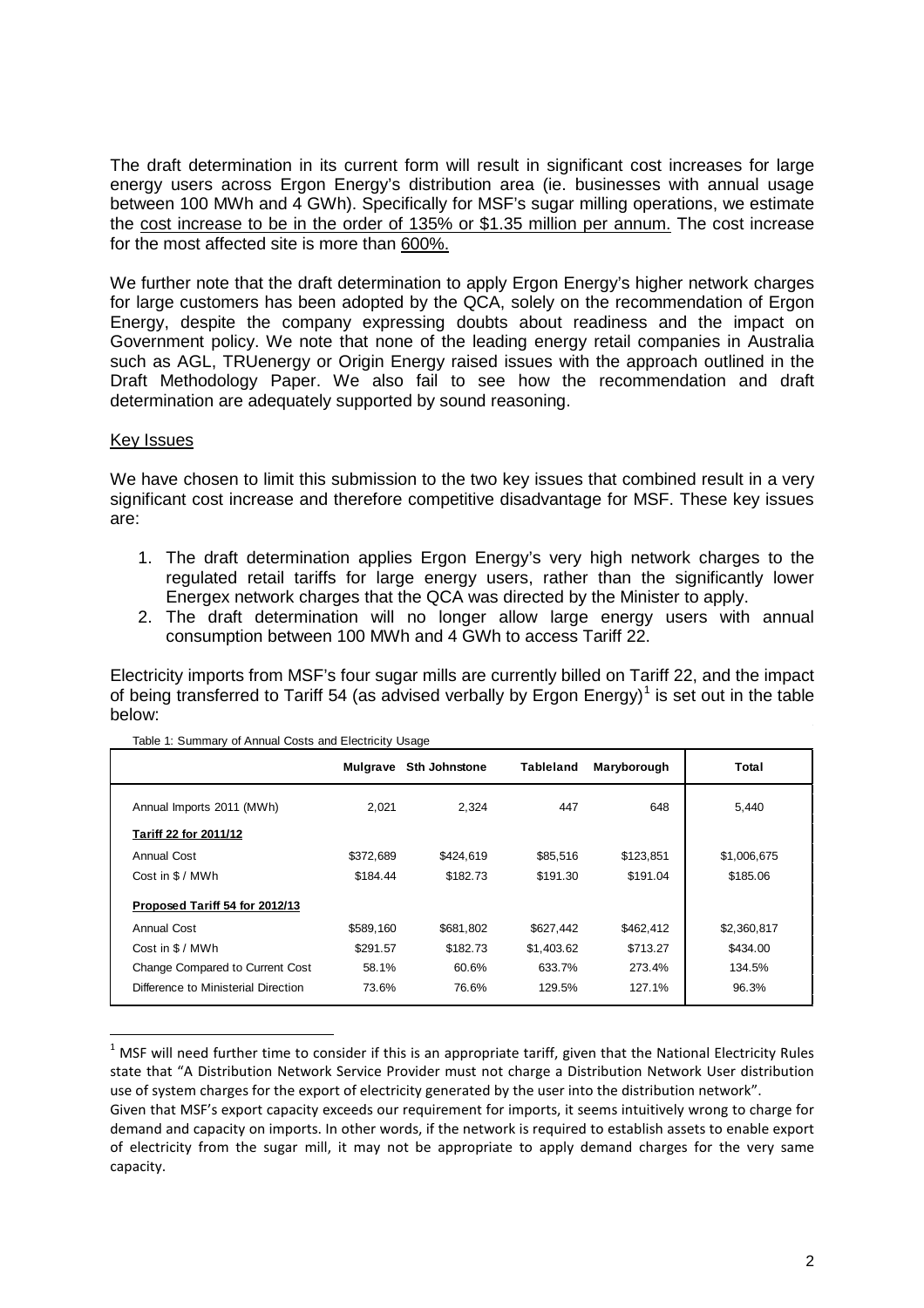Table 1 shows that the current average cost for the 4 mills is about \$185 / MWh which we believe is significantly more than electricity prices paid by most Industrial & Commercial business customers in South East Queensland, NSW and Victoria.

The "Proposed Tariff 54" shows costs for each mill in accordance with tariffs in the draft determination, with an estimated increase of 135% compared to the current year. The costs at Tableland and Maryborough respectively of \$1,404 / MWh and \$713 / MWh illustrate how analysis based on high level assumptions of average usage and demand will not capture perverse outcomes at the granular level. In this example, the extreme increase in costs is caused by Ergon Energy's very high fixed charges and capacity charges.

We have also estimated costs for 2012/13 based on an "Intended Tariff 54" (ie. by applying Energex network charges in accordance with the Ministerial Direction) and the new Tariff 22. Both these scenarios produce outcomes that are in line with QCA's approach in the Draft Methodology Paper (refer details in Appendix A).

We estimate that the total cost under the "Proposed Tariff 54" is 96% higher than costs under the "Intended Tariff 54" directed by the Minister.

### Discussion of Issue 1 – Network Tariffs

This draft determination could make large energy users in Queensland question the regulatory process, especially since the above mentioned Direction Notice and Delegation could not be any clearer:

*Direction Notice - 1.1 The N component Network costs should be treated as a pass through to customers. The N cost component of each tariff should be equal to the approved ENERGEX network price for the relevant tariff year.*

# *Delegation – Network Costs*

*In determining the network cost component of each regulated retail tariff, the Authority must consider the network charges to be levied by ENERGEX for each tariff for the relevant tariff year.*

We note that QCA has adopted this recommended approach for residential and small customers, but not for large energy users. This is a glaring inconsistency which, if implemented, will cause significant pain for farmers and food processing companies in Central and North Queensland at a time when many of these businesses are still trying to recover from weather related events in the previous 2 years.

QCA has noted the inconsistency in its discussion in paragraph 1 on page 12 of the Draft Determination Paper. QCA then states:

*However, the Government's decision to not allow large customers in the Energex network area to access notified prices does give cause for thought on whether, while ever this policy stance is maintained, it would be more appropriate to set large customer tariffs (for the State) based on Ergon Energy's network charges.*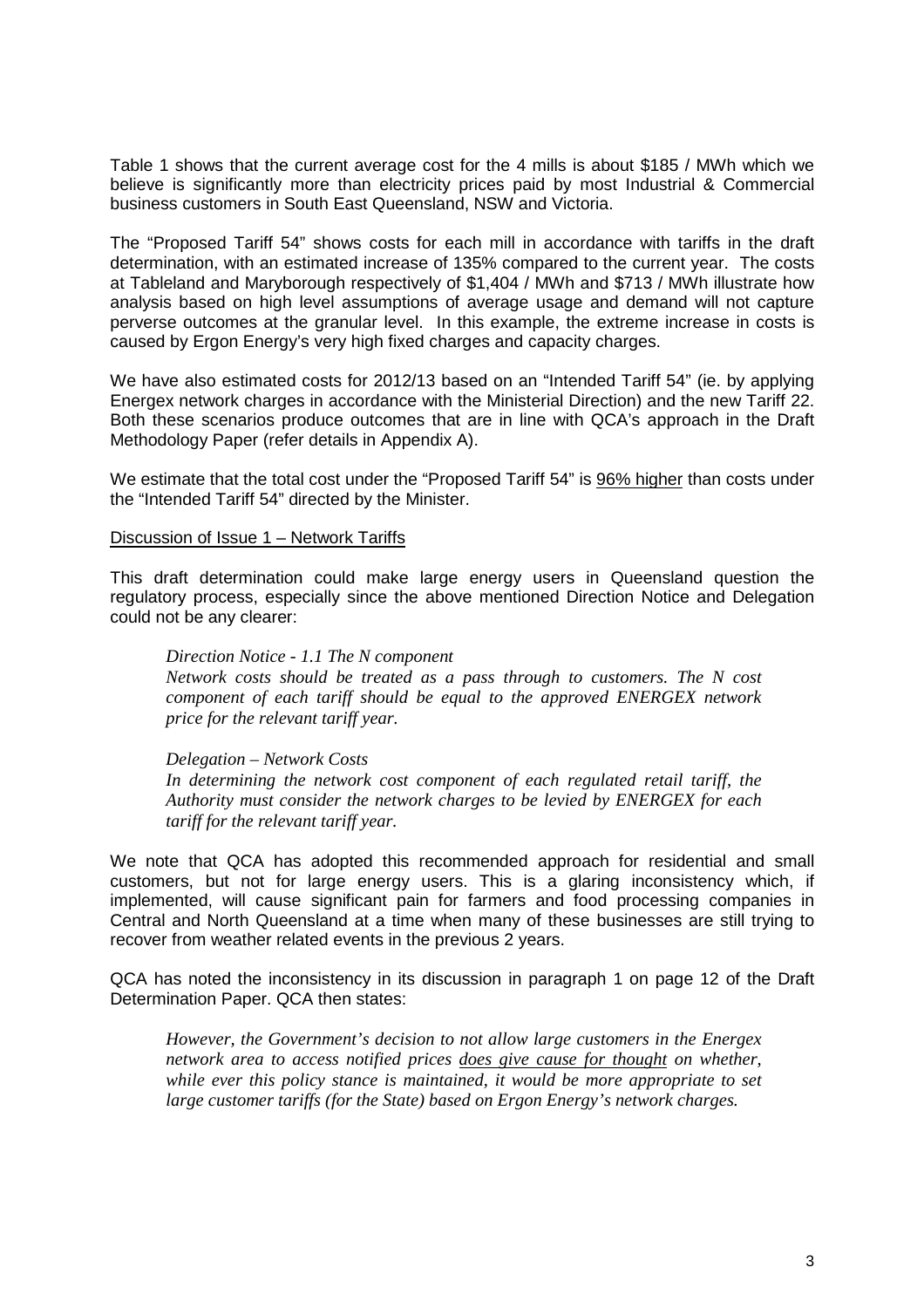*In these circumstances, there are arguments to support basing regulated retail tariffs for large customers on either the Energex or Ergon Energy network tariffs and charges. [2](#page-3-0)*

QCA provides no further reasons to substantiate why it is fair and reasonable to go against the Direction Notice and Delegation. MSF is of the firm view that this vaguely worded paragraph does not provide a valid reason to award significant price increases to large energy users. The difference in network charges alone is more than \$1.1 million per annum for MSF.

Furthermore, we believe that there are obvious reasons why large customers in the Energex network area will not (and should not) have access to notified prices, because these customers are similar to Industrial & Commercial customers in NSW and Victoria that no longer have access to regulated retail prices. The simple explanation is that all regulated tariffs are intended to be phased out over time when there is sufficient competition in the market. This is the sign of the successful implementation of a competitive retail market and there is no longer a need to provide a safety net for customers.

The situation in Ergon's network area is obviously very different because there is no competition and Ergon Energy is effectively a monopoly supplier. Notified prices are required to ensure a safety net for all customers (ie. residential and business), consistent with the prevailing Community Service Obligations in Queensland. The Delegation from the Minister of Finance and Acting Treasurer sets out the method for determining these prices.

### Discussion of Issue 2 – Access to Tariff 22

Although the concept of a dedicated set of tariffs for large customers was only introduced late in the process, the Draft Determination Paper does not discuss why MSF and other sugar milling companies can no longer access Tariff 22 or a similar tariff, and/or explain why this change will take place with immediate effect.

We have, however, observed submissions by energy users, such as the submission from Canegrowers dated 9 December 2011, which urges the QCA to consider an approach that allows customers to adjust to a new regime over a period of time. MSF agrees with this sentiment and we suggest that a transition period is relevant for all customers that are negatively impacted by the removal of tariffs and/or non-eligibility to existing tariffs.

However, as illustrated by the potential cost increase for the Tableland Mill, even the most generous transition period may not be enough to correct the underlying problem related to the proposed network charges.

### Concluding Remarks

MSF notes that the short response time of only 2 weeks for the Draft Determination Paper has made it difficult to examine the full impact of changes from the Draft Methodology. For example, further investigation may find that Tariff 54 is not appropriate for sugar mills.

We acknowledge that pricing issues in the Queensland electricity market are complex and that significant obstacles must be overcome in order to create an efficient market. We concur that the guidance provided by the Minister is an important step in the right direction for

<span id="page-3-0"></span> $2$  MSF has underlined the key arguments provided by QCA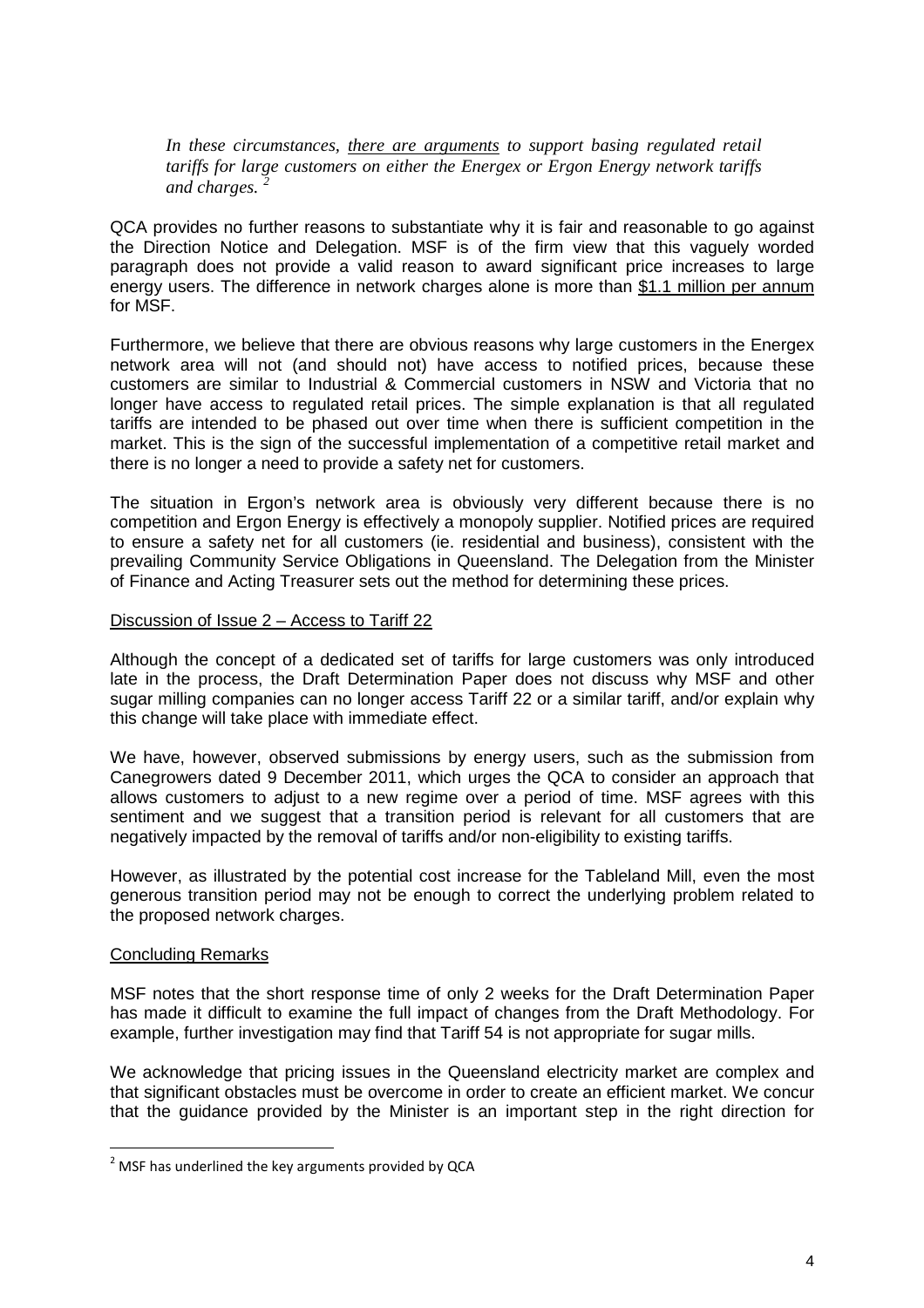Queensland, provided that it is implemented in a consistent form for all customer segments and in accordance with its stated intentions.

I would welcome the opportunity to discuss further any of the issues raised in this submission and stress the importance of these policy decisions on our business. My contact number is 0401 896 999.

Yours sincerely,

**Mike Barry** Chief Executive Officer